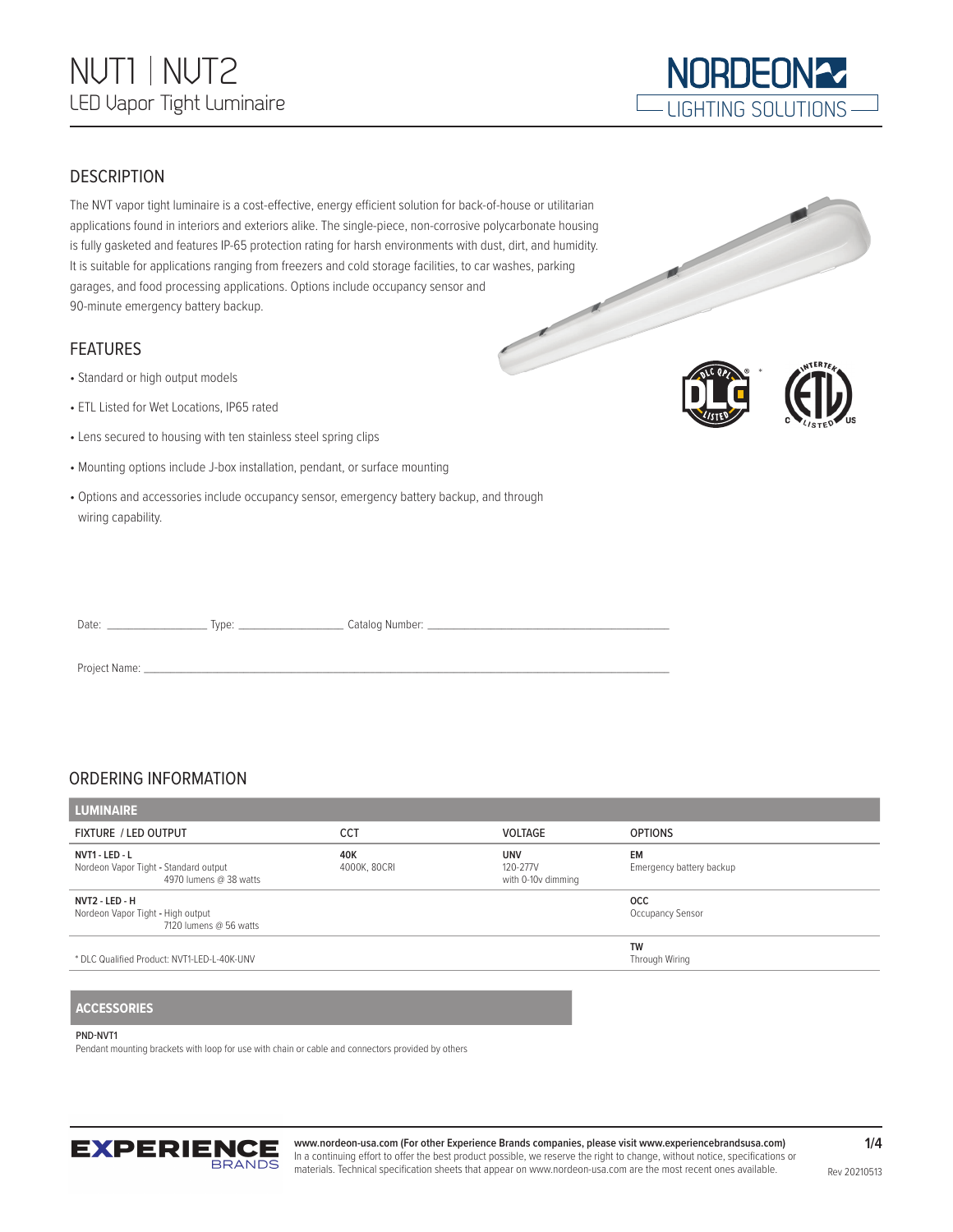

### PRODUCT SPECIFICATIONS

| <b>HOUSING</b>               | White polycarbonate housing with 92% high-transmittance diffused polycarbonate lens.                                                                                                         |  |
|------------------------------|----------------------------------------------------------------------------------------------------------------------------------------------------------------------------------------------|--|
| <b>MOUNTING OPTIONS</b>      | J-box and surface mounting brackets included as standard. Optional pendant mount brackets with loop for use<br>with chain or cable and connectors (provided by others) available on request. |  |
| <b>LUMEN OUTPUT</b>          | Standard output: 4970 lumens @ 38 watts<br>High output:<br>7120 lumens @ 56 watts                                                                                                            |  |
| <b>EFFICACY</b>              | Up to 130 lm/W                                                                                                                                                                               |  |
| <b>LUMEN MAINTENANCE</b>     | $L70 = 50,000$ Hours                                                                                                                                                                         |  |
| <b>COLOR TEMPERATURE</b>     | 4000K (neutral white)                                                                                                                                                                        |  |
| <b>CRI</b>                   | $>80$ CRI                                                                                                                                                                                    |  |
| <b>DISTRIBUTION</b>          | Diffuse semi-direct. Standard output: 165° x 120° beam width. High output: 175° x 120° beam width.                                                                                           |  |
| <b>WEIGHT</b>                | 6 lbs                                                                                                                                                                                        |  |
| <b>LED DRIVER</b>            | 120-277V universal input, optional 0-10V dimming                                                                                                                                             |  |
| <b>POWER FACTOR</b>          | >0.90                                                                                                                                                                                        |  |
| <b>CERTIFICATIONS</b>        | (FD)<br>DLC Qualified Product: NVT1-LED-L-40K-UNV<br>Wet Locations                                                                                                                           |  |
| <b>INGRESS PROTECTION</b>    | <b>IP65</b>                                                                                                                                                                                  |  |
| <b>IMPACT RATING</b>         | IK08                                                                                                                                                                                         |  |
| <b>OPERATING TEMPERATURE</b> | -40°C to 50°C (-40°F to 122°F)                                                                                                                                                               |  |
| <b>WARRANTY</b>              | 5 Year Limited Warranty                                                                                                                                                                      |  |

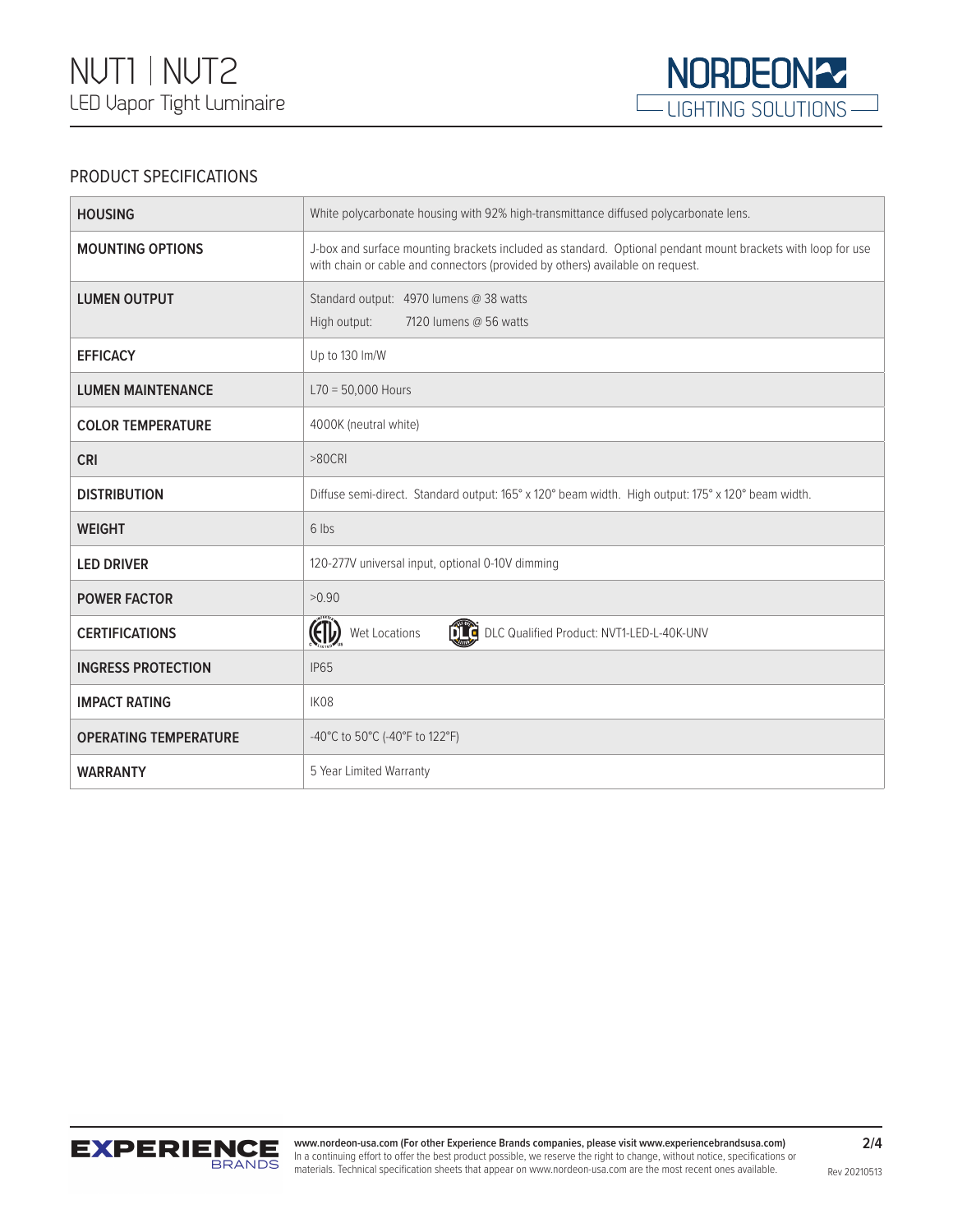

#### DIMENSIONS

All dimensions are shown in inches unless otherwise noted.











**www.nordeon-usa.com (For other Experience Brands companies, please visit www.experiencebrandsusa.com)** In a continuing effort to offer the best product possible, we reserve the right to change, without notice, specifications or materials. Technical specification sheets that appear on www.nordeon-usa.com are the most recent ones available.